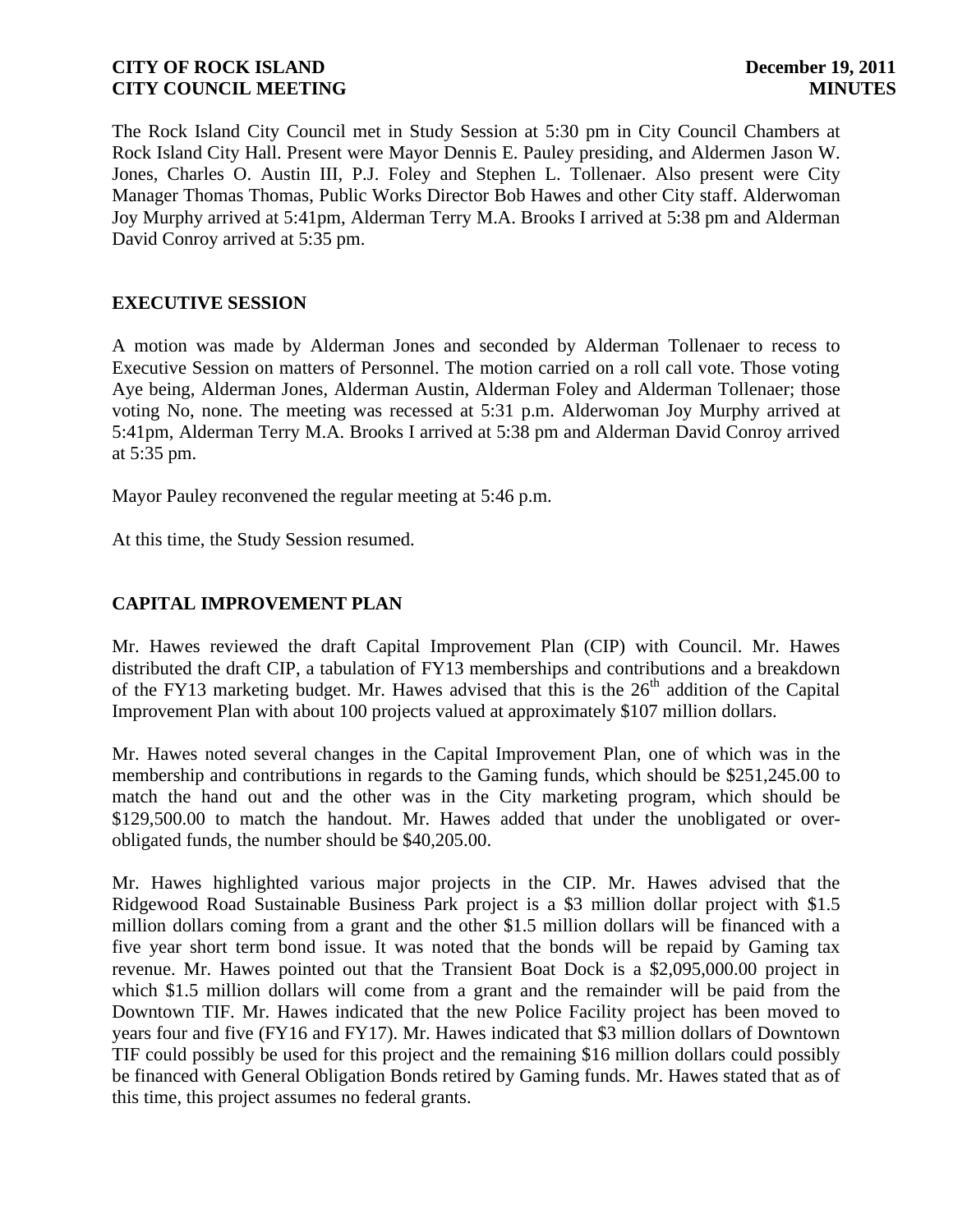Mr. Hawes pointed out that a new addition to the CIP is the Targeted Water Main Replacements. It was noted that this program includes projects that relieve neighborhood water system reliability and flow quantity deficiencies through the systematic replacement of undersized and deteriorated water mains. Mr. Hawes further discussed the details of this program.

Mr. Hawes advised that the Long Term Control Plan is slightly more than \$54 million dollars over the next five years. Mr. Hawes commented that the largest single component of the plan is the expansion of the wastewater treatment plant, which is a \$45 million dollar project. It was noted that the project is underway and it will be completed in the spring of 2014.

Mr. Hawes stated that the Capital Improvement Plan includes \$2.2 million dollars for the Targeted Sewer Replacements. Mr. Hawes indicated that some old sewers have deteriorated too badly to be rehabilitated or they are undersized; in these cases, the pipes must be replaced. Mr. Hawes further discussed the Targeted Sewer Replacement projects.

Mr. Hawes discussed two major street projects, which included  $18<sup>th</sup>$  Avenue resurfacing from  $17<sup>th</sup>$  Street to the Moline border and 38<sup>th</sup> Street resurfacing from  $7<sup>th</sup>$  to  $18<sup>th</sup>$  Avenue. It was noted that the  $18<sup>th</sup>$  Avenue project is approximately \$3.5 million dollars and the 38<sup>th</sup> Street project is about \$2.75 million dollars. Mr. Hawes commented that the City was able to secure \$5 million dollars in federal funding for these two projects. Mr. Hawes discussed the financing component of various projects in the Capital Improvement Plan as it related to Gaming and General Obligation Bonds.

Mr. Hawes advised that the City will continue to have utility rate increases at the rate of 5% a year for water, 2% a year for sewer and 3% a year for stormwater. Mr. Hawes further discussed the utility rate increases and other components of the Capital Improvement Plan.

Council discussed utility increases as it related to water, sewer and stormwater rates. Council discussed streets projects and other miscellaneous capital improvements. In addition, Council discussed sidewalks as it related to the 50/50 Sidewalk and Curb Program.

# **ADJOURNMENT**

A motion made by Alderwoman Murphy and seconded by Alderman Jones to adjourn the meeting carried by the following Aye and No vote. Those voting Aye being, Alderman Jones, Alderwoman Murphy, Alderman Austin, Alderman Brooks, Alderman Conroy, Alderman Foley and Alderman Tollenaer; those voting No, none.

The meeting was adjourned at 6:25 p.m.

\_\_\_\_\_\_\_\_\_\_\_\_\_\_\_\_\_\_\_\_\_\_\_\_\_\_\_\_\_\_ Aleisha L. Patchin, City Clerk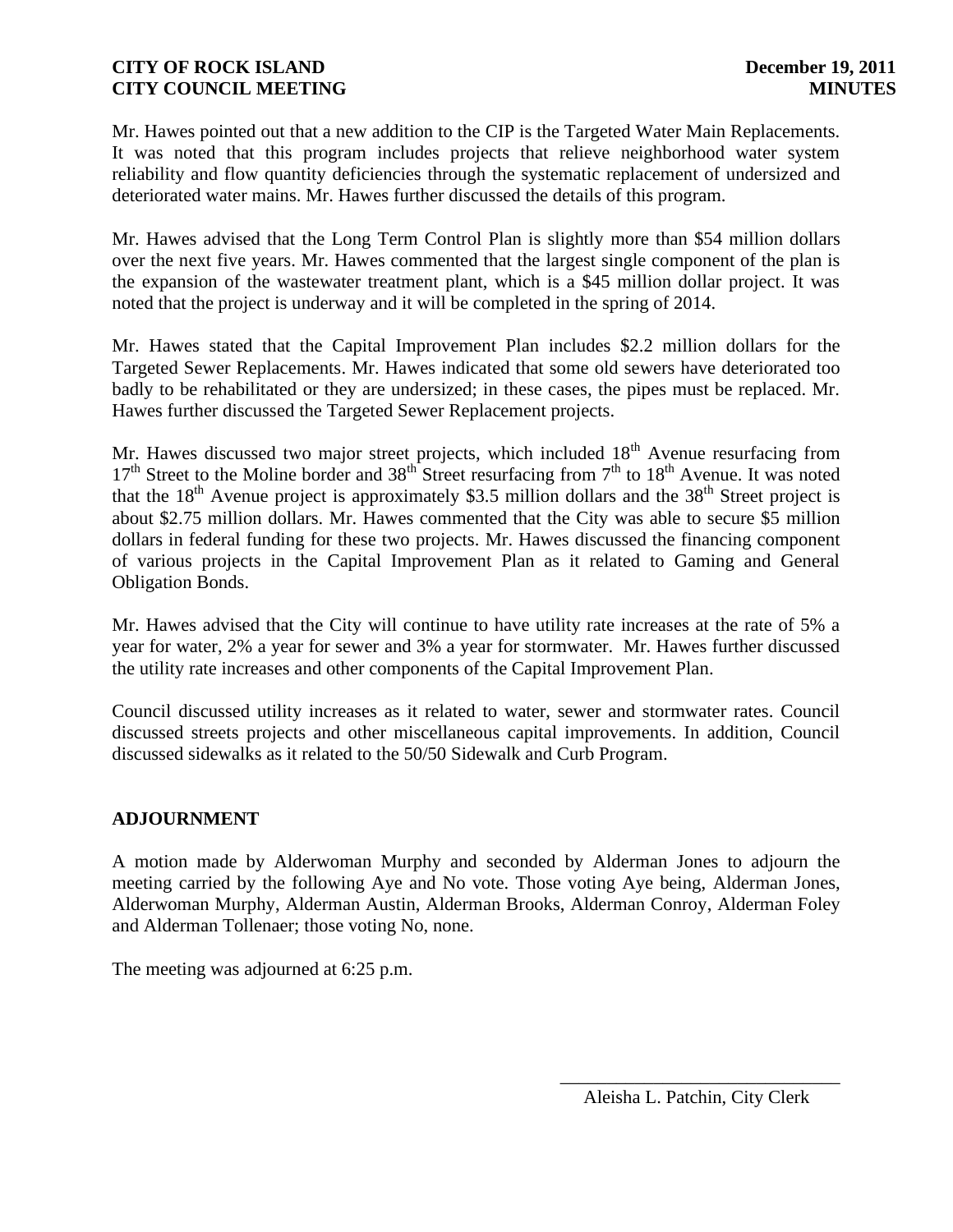Rock Island City Council met in regular session at 6:45 p.m. in Council Chambers of Rock Island City Hall. Present were Mayor Dennis E. Pauley presiding, and Aldermen Jason W. Jones, Joy Murphy, Charles O. Austin III, Terry M.A. Brooks I, David Conroy, P. J. Foley and Stephen L. Tollenaer. Also present were City Manager Thomas Thomas and City Attorney Ted Kutsunis.

### **Introductory Proceedings**

Mayor Pauley called the meeting to order and led in the Pledge of Allegiance. Alderman Conroy gave the Invocation.

### Agenda Item #5 **Minutes of the Meeting of December 12, 2011.**

A motion was made by Alderman Austin and seconded by Alderman Jones to approve the Minutes of the Meeting of December 12, 2011. The motion carried by the following Aye and No vote; those voting Aye being, Alderman Jones, Alderwoman Murphy, Alderman Austin, Alderman Brooks, Alderman Conroy, Alderman Foley and Alderman Tollenaer; those voting No, none.

### Agenda Item #6 **Update Rock Island by Mayor Pauley.**

Mayor Pauley stated that Longley Systems was named Quad City Score small business of the year. It was noted that the award is based on a company's business success, strong management, profitability, prospect for growth, following a prescribed business plan and the degree of assistance score provided. Mayor Pauley indicated that Longley mainly deals with time and attendance software and products that help a business track employee time off.

Mayor Pauley advised that Neighborhood Partners of Rock Island is offering an Ethnic Community Board Training seminar for organizations interested in joining the [Quad City](http://r20.rs6.net/tn.jsp?llr=kjh86ncab&et=1108967579311&s=151&e=001RmU4SmAO9azDMWqBrOrEHkjauBWRLz_-EHILH3g5oncw57SqBLwJVHCgPAuBSL4QfhVnejEN0BKtmLksC7VX4ddZFKP2vGAWM6iABY7jsFkBqzaP-HGY2gFZZr1iv6Ge-GVn6qXNRCc=)  [Alliance for Immigrants & Refugees \(QCAIR\).](http://r20.rs6.net/tn.jsp?llr=kjh86ncab&et=1108967579311&s=151&e=001RmU4SmAO9azDMWqBrOrEHkjauBWRLz_-EHILH3g5oncw57SqBLwJVHCgPAuBSL4QfhVnejEN0BKtmLksC7VX4ddZFKP2vGAWM6iABY7jsFkBqzaP-HGY2gFZZr1iv6Ge-GVn6qXNRCc=) It was noted that the seminar will feature a presentation by City Attorney Ted Kutsunis and panelists from Rock Island's neighborhood associations. Mayor Pauley indicated that the seminar will be held from 6:00 pm to 8:00 pm on Tuesday, December 20<sup>th</sup> at the Martin Luther King Jr. Community Center. It was noted that the event is free. Mayor Pauley offered that interpreters and day care will not be provided. It was noted that for more information, please visit the City's Website.

Mayor Pauley advised that Rock Island City Hall will be closed on December  $23<sup>rd</sup>$ ,  $26<sup>th</sup>$  and January  $2<sup>nd</sup>$  for the holidays. It was noted that the Rock Island Fitness & Activity Center (RIFAC) will be closed on December  $25<sup>th</sup>$  and January 1<sup>st</sup> and they will close at 11:00 am on December 24<sup>th</sup> and 31<sup>st</sup>. Mayor Pauley added that the Rock Island Public Libraries will be closed on December  $24<sup>th</sup>$  and January  $2<sup>nd</sup>$  for the holidays.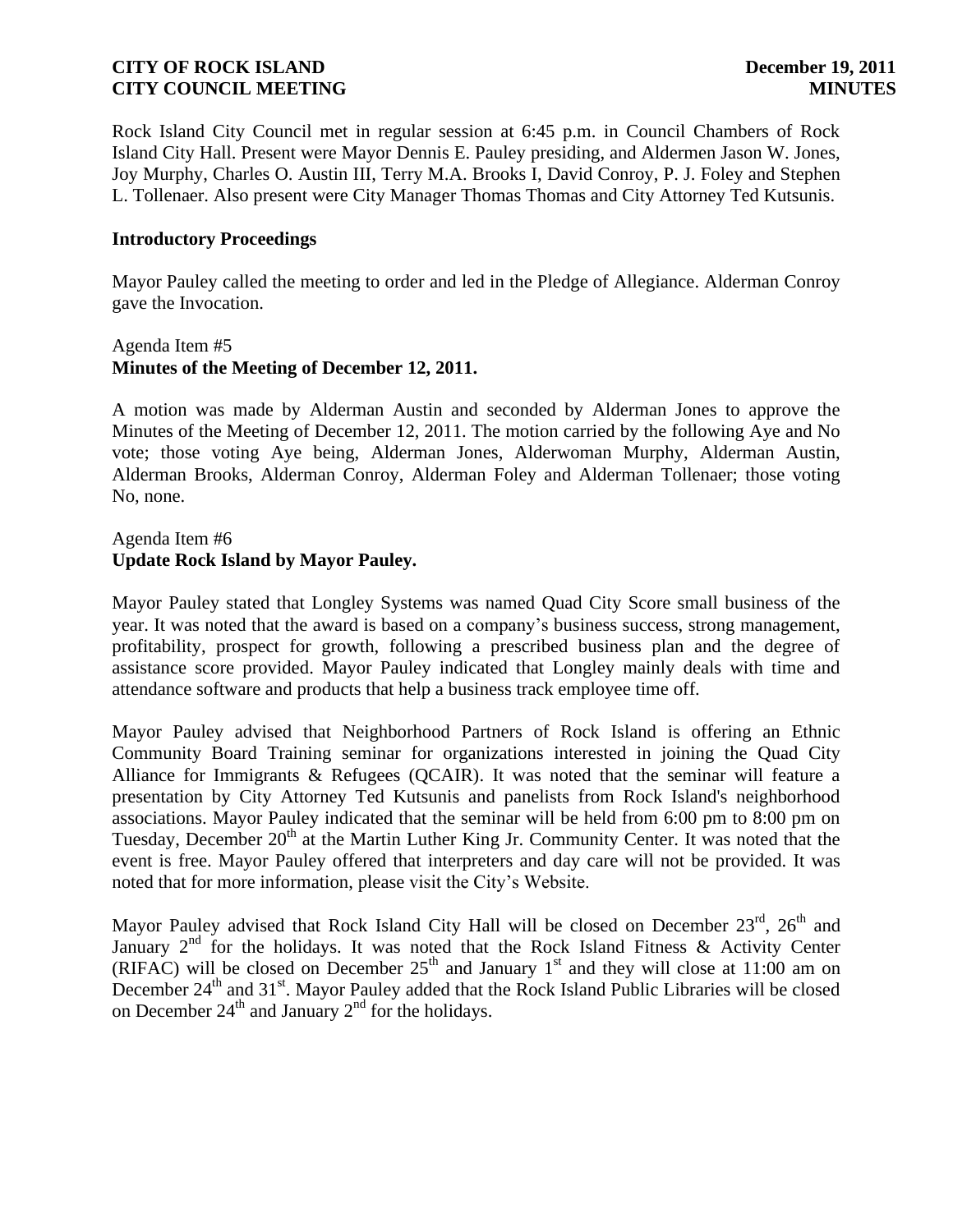Mayor Pauley stated that Rock Island Police Chief Scott Harris warns that as of January 1, 2012, everyone, no matter the age or seating position in a vehicle, will be required to wear a safety belt or risk being ticketed.

### Agenda Item #7 **Tax Abatement Resolutions**

It was moved by Alderwoman Murphy and seconded by Alderman Austin to adopt the resolutions. The motion carried by the following Aye and No vote: those voting Aye being, Alderman Jones, Alderwoman Murphy, Alderman Austin, Alderman Brooks, Alderman Conroy, Alderman Foley and Alderman Tollenaer; those voting No, none.

- a. Resolution authorizing Tax Abatement in the amount of \$103,700.00, such funds to be provided from Tax Increment Financing, Gaming revenues, Sewer revenues and Sunset Marina revenues to pay principal and interest on General Obligation Refunding Bonds, series 2002.
- b. Resolution authorizing Tax Abatement in the amount of \$450,862.50, such funds to be provided from Public Benefit revenues, Debt Service, Wastewater and TIF funds to pay principal and interest on General Obligation Bonds, series 2004.
- c. Resolution authorizing Tax Abatement in the amount of \$230,225.00, such funds to be provided from Public Benefit revenues, Wastewater and Park funds to pay principal and interest on General Obligation Refunding Bonds, series 2005.
- d. Resolution authorizing Tax Abatement in the amount of \$425,000.00, such funds to be provided from Public Benefit revenues and Wastewater funds to pay principal and interest on General Obligation Bonds, series 2007.
- e. Resolution authorizing Tax Abatement in the amount of \$637,947.50, such funds to be provided from Public Benefit revenues, Wastewater, Hydropower and Gaming funds to pay principal and interest on General Obligation Bonds, series 2008A and General Obligation Bonds, series 2008B.
- f. Resolution authorizing Tax Abatement in the amount of \$297,627.50, such funds to be provided from revenues of the Downtown TIF fund to pay principal and interest on General Obligation Bonds, series 2008D.
- g. Resolution authorizing Tax Abatement in the amount of \$51,928.33, such funds to be provided from revenues of the Hydropower fund to pay principal and interest on General Obligation Clean Renewable Energy Bonds, series 2008C.
- h. Resolution authorizing Tax Abatement in the amount of \$971,618.76, such funds to be provided from revenues of Public Benefits, Parks and Recreation and Tax Increment Financing funds to pay principal and interest on General Obligation Bonds, series 2009A and General Obligation Bonds, series 2009B.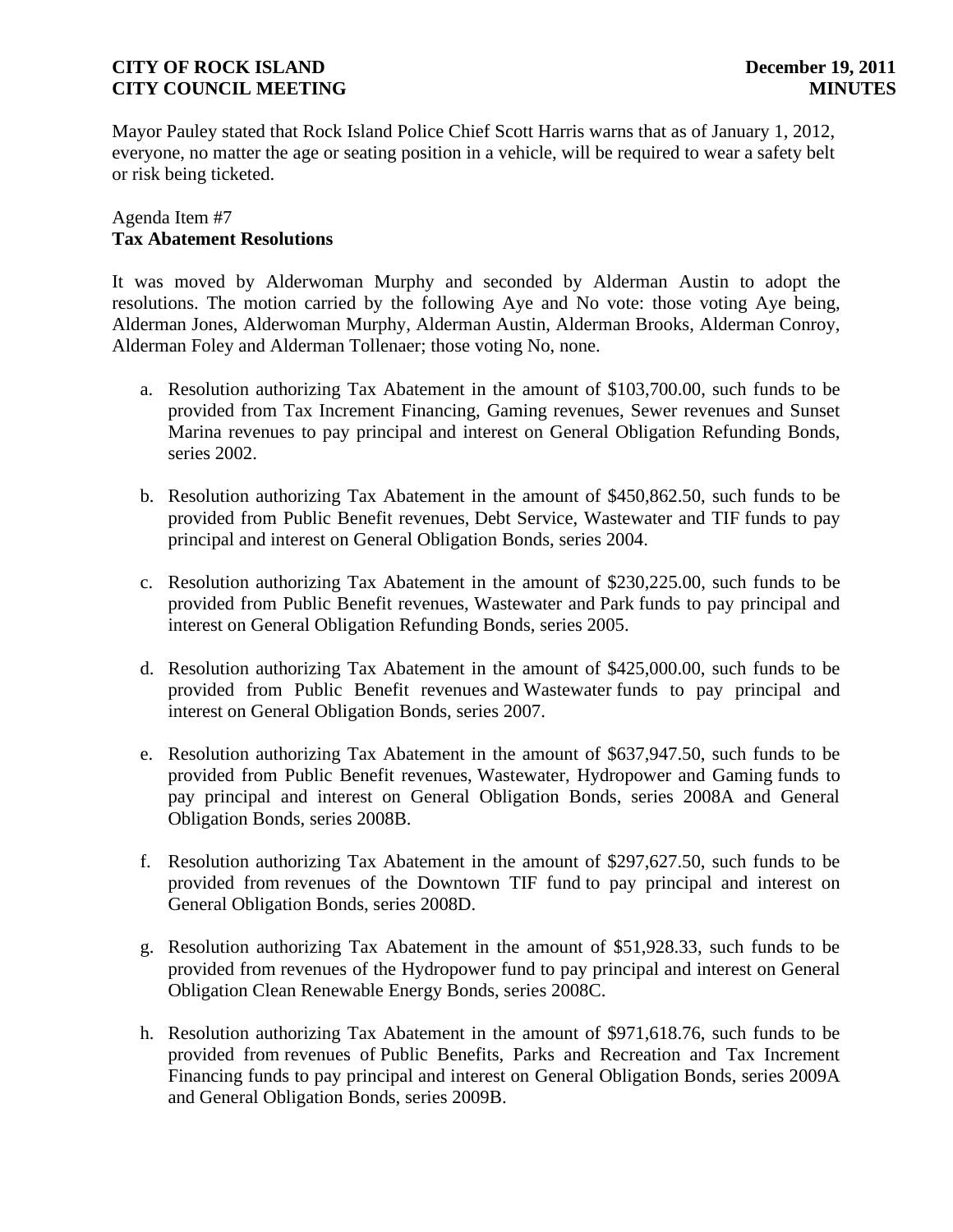- i. Resolution authorizing Tax Abatement in the amount of \$80,130.00, such funds to be provided from revenues of the Tax Increment Financing fund to pay principal and interest on Taxable General Obligation Bonds, series 2009C.
- j. Resolution authorizing Tax Abatement in the amount of \$574,333.76, such funds to be provided from revenues of the Water fund and Wastewater fund to pay principal and interest on Taxable General Obligation Bonds, series 2010A BABs.
- k. Resolution authorizing Tax Abatement in the amount of \$687,550.00, such funds to be provided from revenues of the Debt Services fund, Park fund, Sunset Marina fund and Water fund to pay principal and interest on General Obligation Bonds, series 2010B.
- l. Resolution authorizing Tax Abatement in the amount of \$342,731.11, such funds to be provided from the Debt Service fund and Special Assessments to pay principal and interest on General Obligation Bonds, series 2011A.

### Agenda Item #8 **CLAIMS**

It was moved by Alderman Austin and seconded by Alderman Tollenaer to accept the following reports and authorize payment as recommended. The motion carried by the following Aye and No vote: those voting Aye being, Alderman Jones, Alderwoman Murphy, Alderman Austin, Alderman Brooks, Alderman Conroy, Alderman Foley and Alderman Tollenaer; those voting No, none.

- a. Report from the Administrative Services Department regarding payment in the amount of \$5,556.01 to Kutsunis and Weng for legal services rendered for the month of December.
- b. Report from the Public Works Department regarding payment in the amount of \$19,662.10 to Brandt Construction Company for an emergency water main repair on 38<sup>th</sup> Street and Blackhawk Road. (343)
- c. Report from the Public Works Department regarding payment #1 and final in the amount of \$157,466.75 to Brandt Construction, Inc. for services provided for the 2011 Asphalt Street Milling and Patching Program. (345)
- d. Report from the Public Works Department regarding payment #2 and final in the amount of \$63,946.23 to Walter D. Laud, Inc. for services provided for the  $25<sup>th</sup>$  Street Reconstruction:  $4^{th}$  Avenue to  $5^{th}$  Avenue project. (346)
- e. Report from the Public Works Department regarding payment #1 and final in the amount of \$134,307.93 to Miller Trucking & Excavating for services provided for the 15<sup>th</sup> Street Sanitary Sewer and Water Main Replacement project. (347)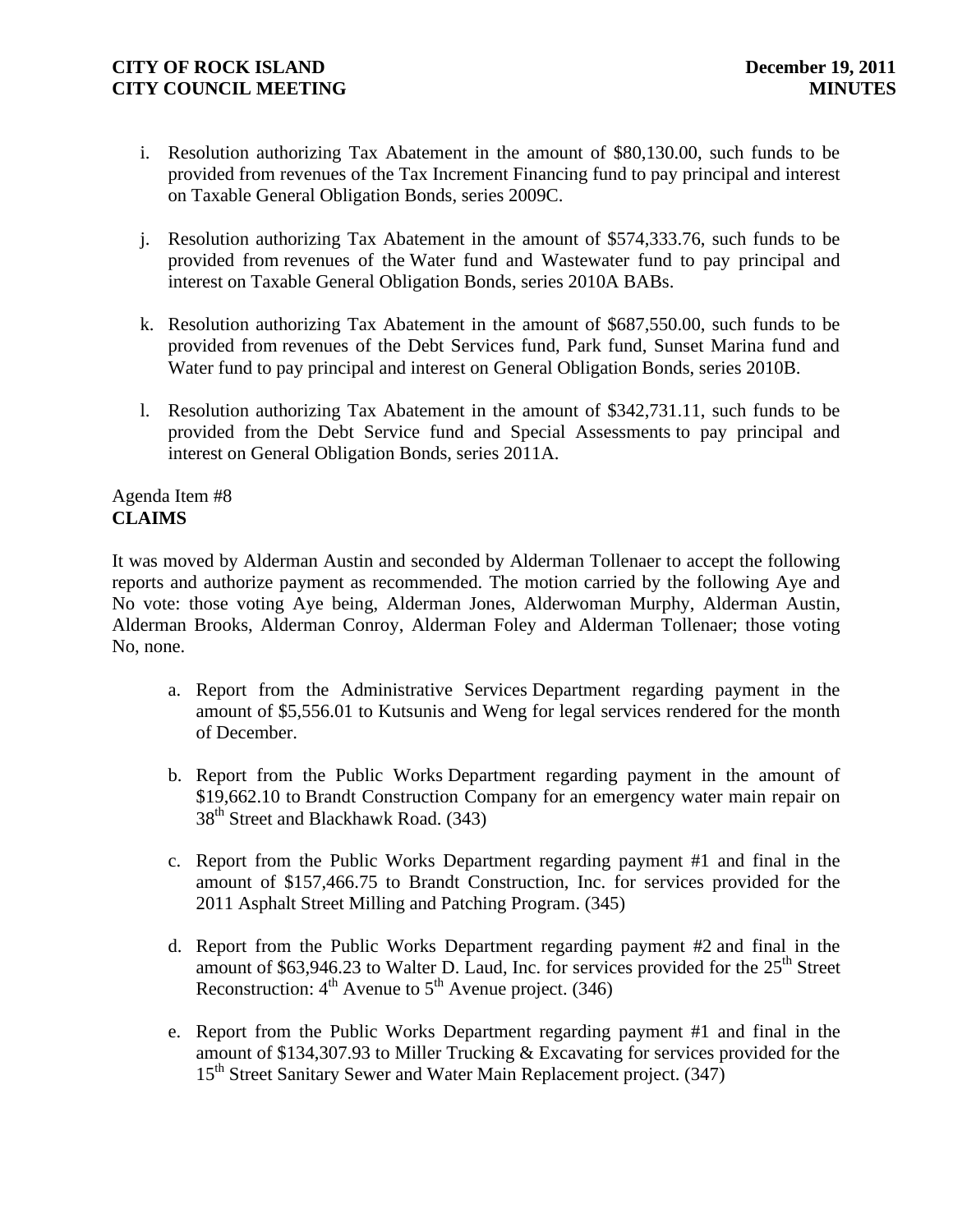- f. Report from the Public Works Department regarding payment #1 in the amount of \$131,655.00 to Langman Construction, Inc. for services provided for the 2011 Catch Basin and Manhole Program project. (348)
- g. Report from the Public Works Department regarding payment #3 in the amount of \$220,046.27 to General Constructors, Inc. for services provided for the Turkey Hollow Road Bridge Replacement project. (349)
- h. Report from the Public Works Department regarding payment #2 and final in the amount of \$25,490.42 to National Power Rodding Corporation for services provided for the 2011 Sewer Cleaning and Televising Program project. (350)
- i. Report from the Public Works Department regarding payment #1 in the amount of \$134,782.44 to Hoerr Construction for services provided for the 2011 Joint Sewer Lining Program project. (351)
- j. Report from the Public Works Department regarding payment #1 in the amount of \$49,389.91 to Western Waterproofing for services provided for the 2011 Parking Ramp Renovation project. (352)
- k. Report from the Public Works Department regarding payment #3 in the amount of \$1,515,045.47 to Civil Constructors, Inc. for services provided for the Wet Weather Treatment System project. (354)

#### Agenda Item #9  **Claims for the week of December 9 through December 15 in the amount of \$973,979.39.**

Alderman Jones moved and Alderman Conroy seconded to allow the claims. The motion carried by the following Aye and No vote: those voting Aye being, Alderman Jones, Alderwoman Murphy, Alderman Austin, Alderman Brooks, Alderman Conroy, Alderman Foley and Alderman Tollenaer; those voting No, none.

## Agenda Item #10 **Payroll for the weeks of November 28 through December 11 in the amount of \$1,207,381.22.**

It was moved by Alderman Tollenaer and seconded by Alderman Austin to allow the payroll. The motion carried by the following Aye and No vote: those voting Aye being, Alderman Jones, Alderwoman Murphy, Alderman Austin, Alderman Brooks, Alderman Conroy, Alderman Foley and Alderman Tollenaer; those voting No, none.

### Agenda Item #11

**Report from the Administrative Services Department regarding a contract for Labor Counsel Services with Califf and Harper, recommending a one-year extension at the rate of \$185.00 per hour for Mr. Eggers and \$140.00 per hour for an associate for calendar year 2012**.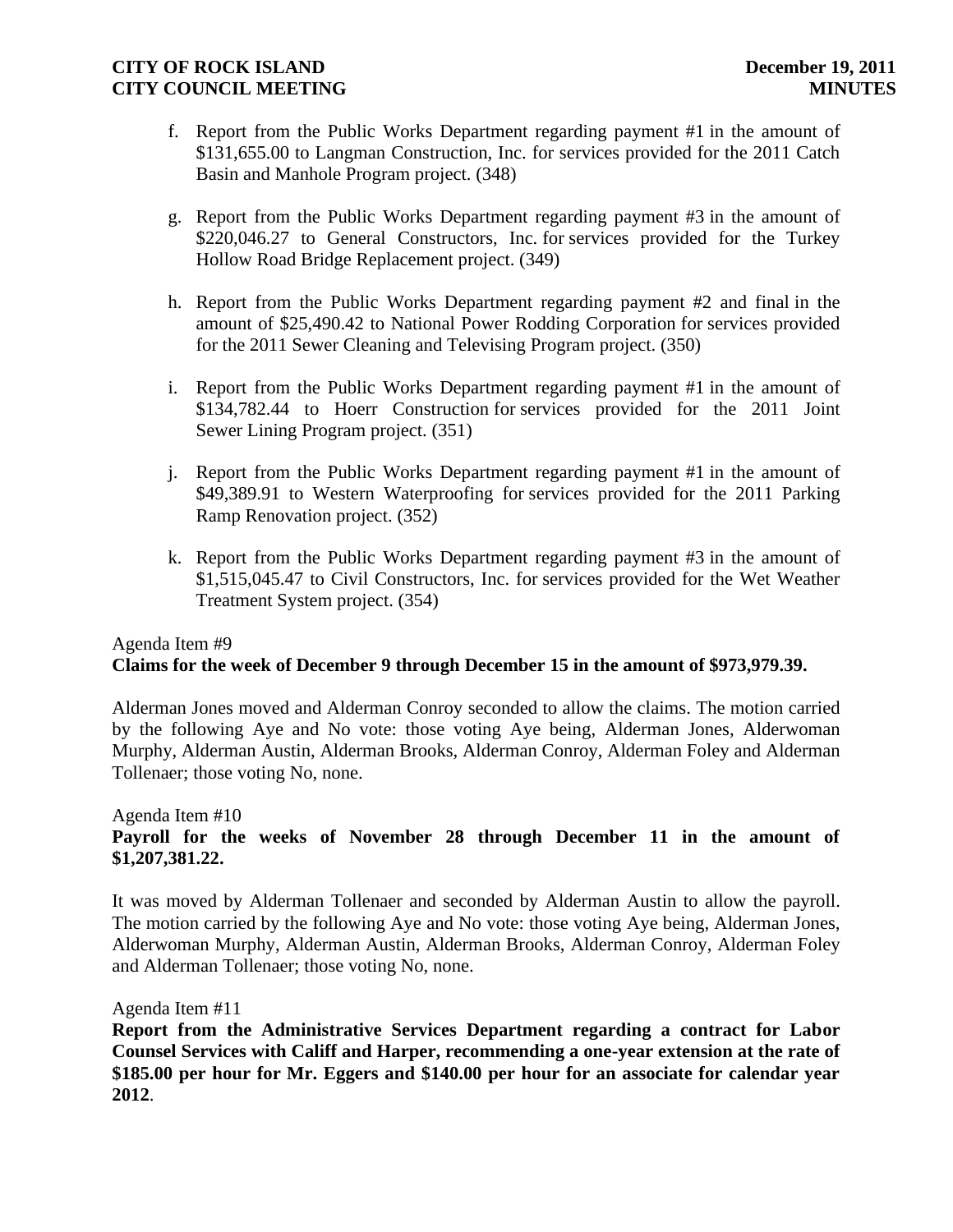City Manager Thomas advised that he would like to make an amendment to this item for a six month extension instead of a one-year extension.

Alderman Conroy then moved to approve a six month extension and Alderman Tollenaer seconded.

Discussion followed.

Alderman Conroy advised that the six month extension instead of the one-year extension is due to the City currently being in the middle of contract negotiations and they need to be completed. Alderman Conroy stated that after that, he would like to take a look at this area to see where the City wants to go in the future.

The following is the amended motion:

Alderman Conroy moved and Alderman Tollenaer seconded to approve a six month contract extension at the rate of \$185.00 per hour for Mr. Eggers and \$140.00 per hour for an associate for calendar year 2012, and authorize the City Manager to execute the contract documents. The motion carried by the following Aye and No vote: those voting Aye being, Alderman Jones, Alderwoman Murphy, Alderman Austin, Alderman Brooks, Alderman Conroy, Alderman Foley and Alderman Tollenaer; those voting No, none.

Agenda Item #12

# **Report from the Public Works Department regarding a Memorandum of Understanding between the City and the Illinois Environmental Protection Agency related to the use of groundwater or water well ordinances as environmental institutional controls.**

It was moved by Alderman Austin and seconded by Alderman Jones to approve the memorandum of understanding as recommended and authorize the City Engineer to execute the document. The motion carried by the following Aye and No vote: those voting Aye being, Alderman Jones, Alderwoman Murphy, Alderman Austin, Alderman Brooks, Alderman Conroy, Alderman Foley and Alderman Tollenaer; those voting No, none.

### Agenda Item #13 **Report from the Public Works Department regarding a proposal from the HNTB Corporation for engineering services related to the I-280 and IL 92 development**.

Alderman Conroy moved and Alderman Brooks seconded to approve the proposal in the amount of \$93,000.00 as recommended and authorize the City Manager to execute the contract documents.

Discussion followed.

Ms. Pamela Schmidt of 3006  $56<sup>th</sup>$  Avenue West, Milan, Illinois (Big Island) stepped forward. Ms. Schmidt voiced concerns opposing the proposal to hire a road work architect to see if an access from IL. 92 is feasible. Ms. Schmidt had concerns regarding the construction of a new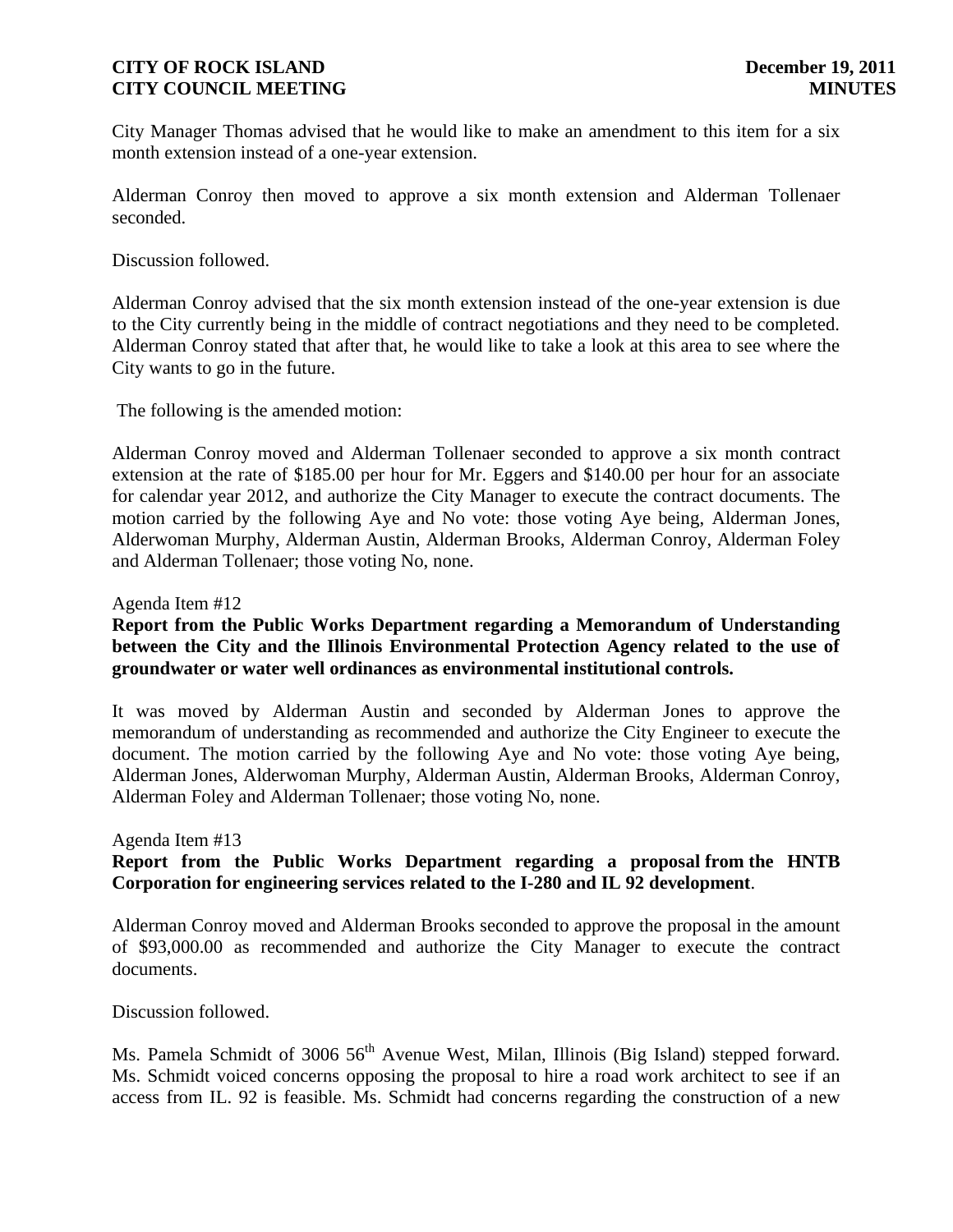street that would require modification to a small portion of the levee that provides flood protection to the Big Island area. Ms. Schmidt stated that the 80 acre area in question has no access to water or sewer. Ms. Schmidt also had concerns about what would happen to the quality of water and what plans the City had for dealing with runoff, litter, noise pollution and traffic issues in regards to this development.

After discussion, the motion carried by the following Aye and No vote: those voting Aye being, Alderman Jones, Alderwoman Murphy, Alderman Austin, Alderman Brooks, Alderman Conroy, Alderman Foley and Alderman Tollenaer; those voting No, none.

#### Agenda Item #14

**Report from the Community and Economic Development Department regarding an agreement with Vierbicher Associates for a market analysis and development feasibility study for a tract of land at the northeast corner of Interstate 280 and Illinois Route 92.**

It was moved by Alderman Conroy and seconded by Alderman Foley to approve the agreement as recommended and authorize the City Manager to execute the contract documents.

Discussion followed.

Ms. Pamela Schmidt of 3006 56<sup>th</sup> Avenue West, Milan, Illinois (Big Island) stepped forward.

Ms. Schmidt inquired as to whether there is still a valid contract with RiverStone for mining on Big Island.

Alderman Conroy advised that there is not a contract. However, RiverStone has a valid Special Use Permit.

After more discussion regarding Agenda Item #14, Alderman Conroy advised that if an interchange was built, it would not be built just to take sand and gravel out of it. Alderman Conroy added that the City would not make that kind of expenditure.

Alderman Austin stated that nothing would be done to compromise the integrity of the flood protection system.

After discussion, the motion carried by the following Aye and No vote: those voting Aye being, Alderman Jones, Alderwoman Murphy, Alderman Austin, Alderman Brooks, Alderman Conroy, Alderman Foley and Alderman Tollenaer; those voting No, none.

#### Agenda Item #15

**Report from the Community and Economic Development Department regarding an amendment to the agreement with Rock Island Economic Growth Corporation, recommending extending the completion date to April 30, 2012 for the construction of a parking lot at 1620 to 1624 2nd Avenue.**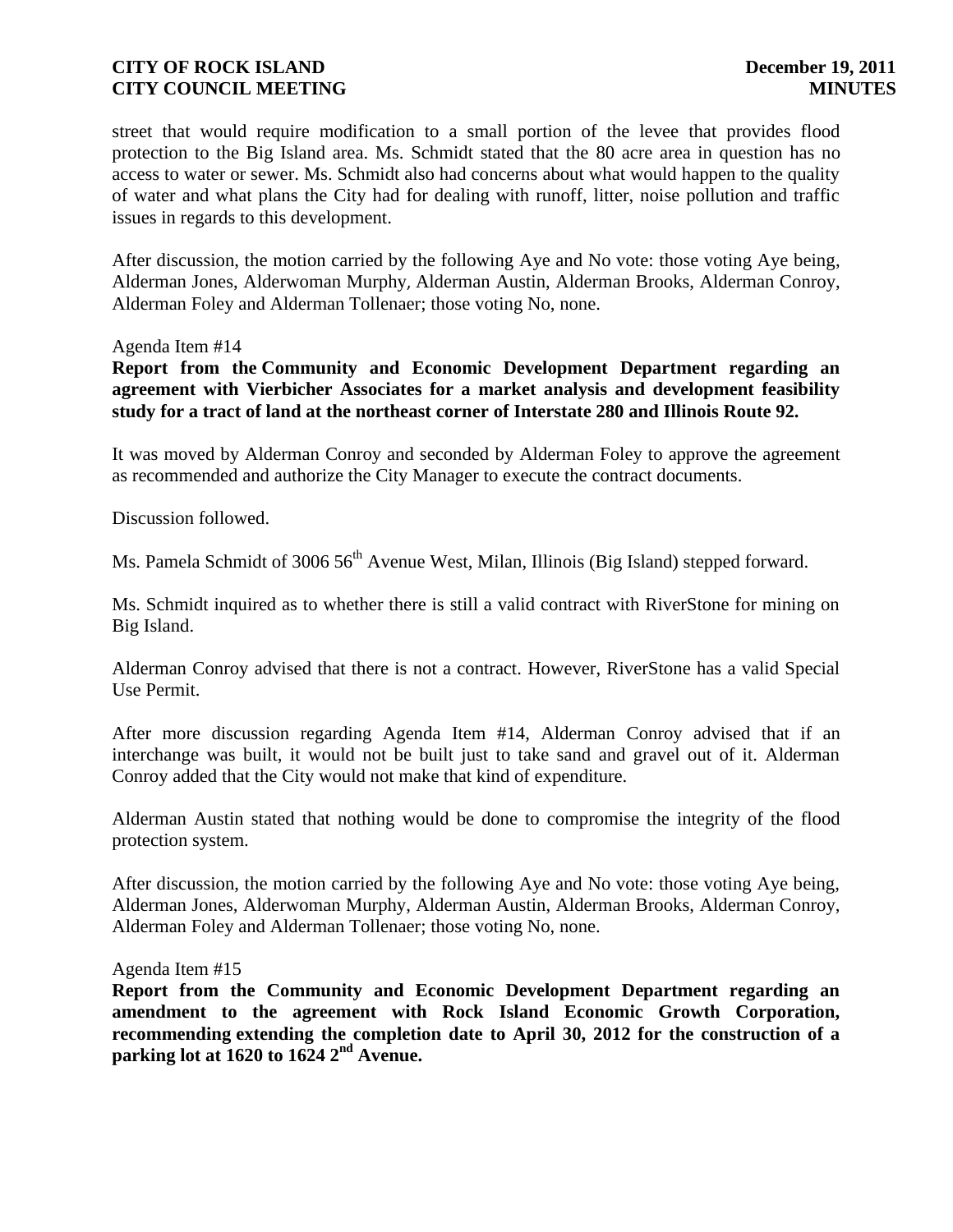Alderwoman Murphy moved and Alderman Tollenaer seconded to approve the amendment as recommended and authorize the City Manager to execute the contract documents. The motion carried by the following Aye and No vote: those voting Aye being, Alderman Jones, Alderwoman Murphy, Alderman Austin, Alderman Brooks, Alderman Conroy, Alderman Foley and Alderman Tollenaer; those voting No, none.

### Agenda Item #16

**Report from the Community and Economic Development Department regarding an amendment to the agreement with the Development Association of Rock Island (DARI), recommending extending the completion date to April 30, 2012 for the construction of a small business incubator at 1700/1702 2nd Avenue.**

It was moved by Alderman Jones and seconded by Alderwoman Murphy to approve the amendment as recommended and authorize the City Manager to execute the contract documents. The motion carried by the following Aye and No vote: those voting Aye being, Alderman Jones, Alderwoman Murphy, Alderman Austin, Alderman Brooks, Alderman Conroy, Alderman Foley and Alderman Tollenaer; those voting No, none.

#### Agenda Item #17

**Report from the Finance Department regarding an Ordinance providing for the levy, assessment and collection of taxes for the City of Rock Island for fiscal year April 1, 2011 through March 31, 2012.** 

Alderman Austin moved and Alderman Brooks seconded to consider, suspend the rules and pass the ordinance. The motion carried by the following Aye and No vote: those voting Aye being, Alderman Jones, Alderwoman Murphy, Alderman Austin, Alderman Brooks, Alderman Conroy, Alderman Foley and Alderman Tollenaer; those voting No, none.

#### Agenda Item #18

## **Report from the Traffic Engineering Committee regarding a request to remove the handicapped parking space at 1824 10th Street**.

It was moved by Alderman Austin and seconded by Alderwoman Murphy to approve the request as recommended and refer to the City Attorney for an ordinance. The motion carried by the following Aye and No vote: those voting Aye being, Alderman Jones, Alderwoman Murphy, Alderman Austin, Alderman Brooks, Alderman Conroy, Alderman Foley and Alderman Tollenaer; those voting No, none.

#### Agenda Item #19

### **Report from the Traffic Engineering Committee regarding a request (neighborhood petition) to allow parking on the north side of 25th Avenue between McMillan Court and the fire hydrant west of McMillan Court.**

Alderman Foley moved and Alderwoman Murphy seconded to not approve parking on the north side of  $25<sup>th</sup>$  Avenue from the fire hydrant west of McMillan Court to McMillan Court except 20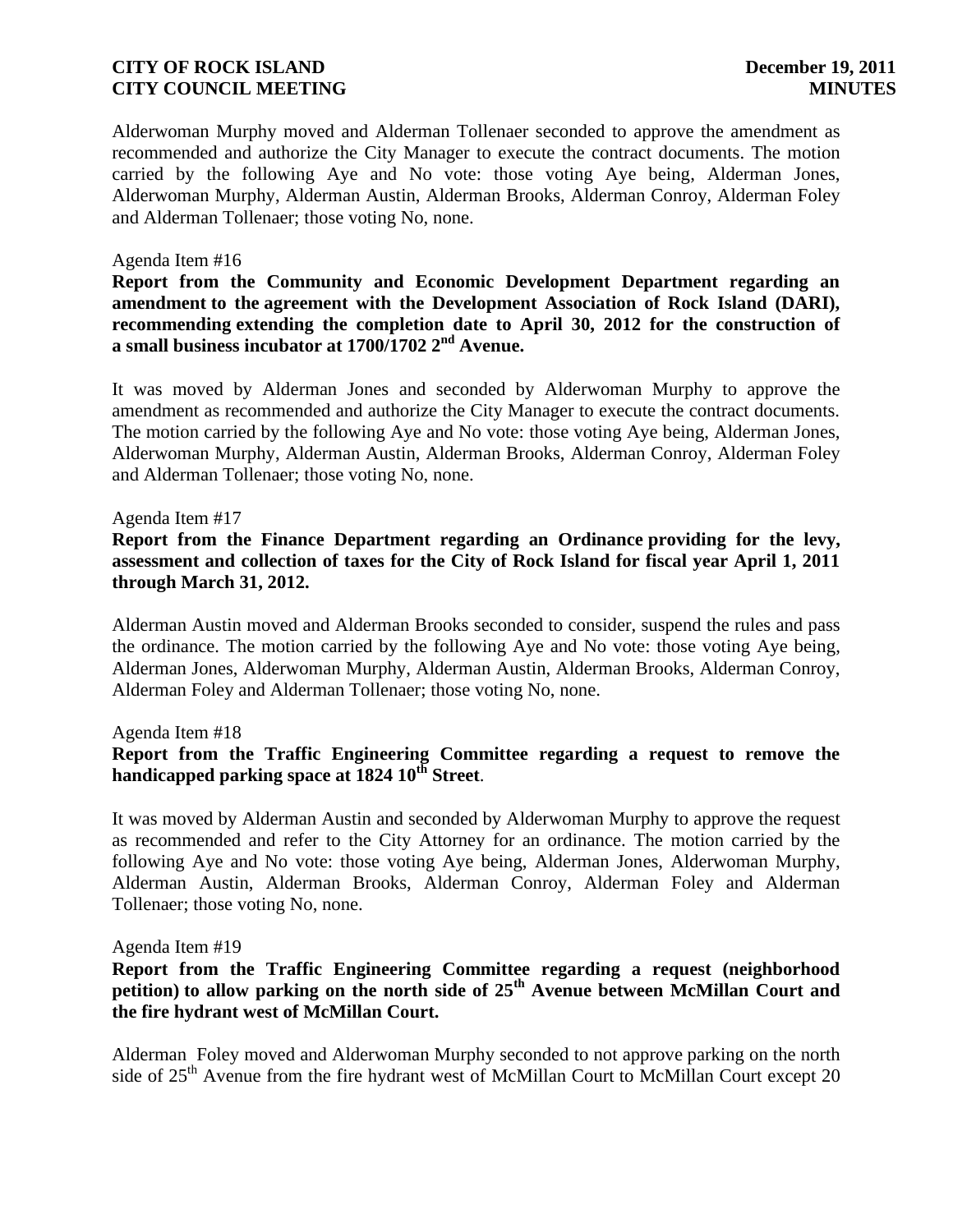feet on the east and west side of the east entrance of Hickory Parking Condos and McMillan Court and to not refer to the City Attorney for an ordinance.

Discussion followed.

Alderman Foley advised that this item may be deferred due to some of the maps that may be incorrect.

Mr. Randy Heggen of 202 Hilltop Court, Milan, IL. stepped forward.

Mr. Heggen stated that he was at the Council meeting on behalf of his parents that reside at 1737  $25<sup>th</sup>$  Avenue. Mr. Heggen stated that the information on the maps that was provided is incorrect. Mr. Heggen indicated that the addresses are all moved around concerning the area of Hickory Park Condos. It was noted that the responses that those residents provided and the area as to where those residents live is inaccurately portrayed on the map. Mr. Heggen noted that a second fire hydrant was added and it is not shown on the map. Mr. Heggen commented that the location of the fire hydrant that was added also affects the amount of parking spaces.

It was noted that parking is currently banned on the north side of  $25<sup>th</sup>$  Avenue from the Hickory Park Condo's west entrance to McMillan Court.

Alderman Tollenaer inquired as to when the roadwork was completed in regards to this area.

Public Works Director Bob Hawes responded approximately three or four months ago.

After more discussion, Mr. John Shewell stepped forward.

Mr. Shewell stated that he owns one property at 2446 McMillan Court. Mr. Shewell indicated that there is a parking problem within McMillan Court. Mr. Shewell stated that the residents are proposing a compromise where there is no parking from the condo's drive to the new fire hydrant, which is a little over 60 feet of no parking. Mr. Shewell commented that this should provide plenty of visibility for people leaving the condo area. Mr. Shewell added that this still leaves a couple of parking spaces to relieve some of the congestion inside of McMillan Court.

After more discussion, Alderman Foley moved to defer Agenda Item #19 until January 9, 2012, Alderman Brooks seconded. The motion carried by the following Aye and No vote: those voting Aye being, Alderman Jones, Alderwoman Murphy, Alderman Austin, Alderman Brooks, Alderman Conroy, Alderman Foley and Alderman Tollenaer; those voting No, none.

#### Agenda Item #20

# **Report from the Traffic Engineering Committee regarding a request to remove residential parking on the east side of 22nd Street between 18th and 20½ Avenue.**

Alderman Foley moved and Alderman Conroy seconded to approve the request as recommended and refer to the City Attorney for an ordinance. The motion carried by the following Aye and No vote: those voting Aye being, Alderman Jones, Alderwoman Murphy, Alderman Austin,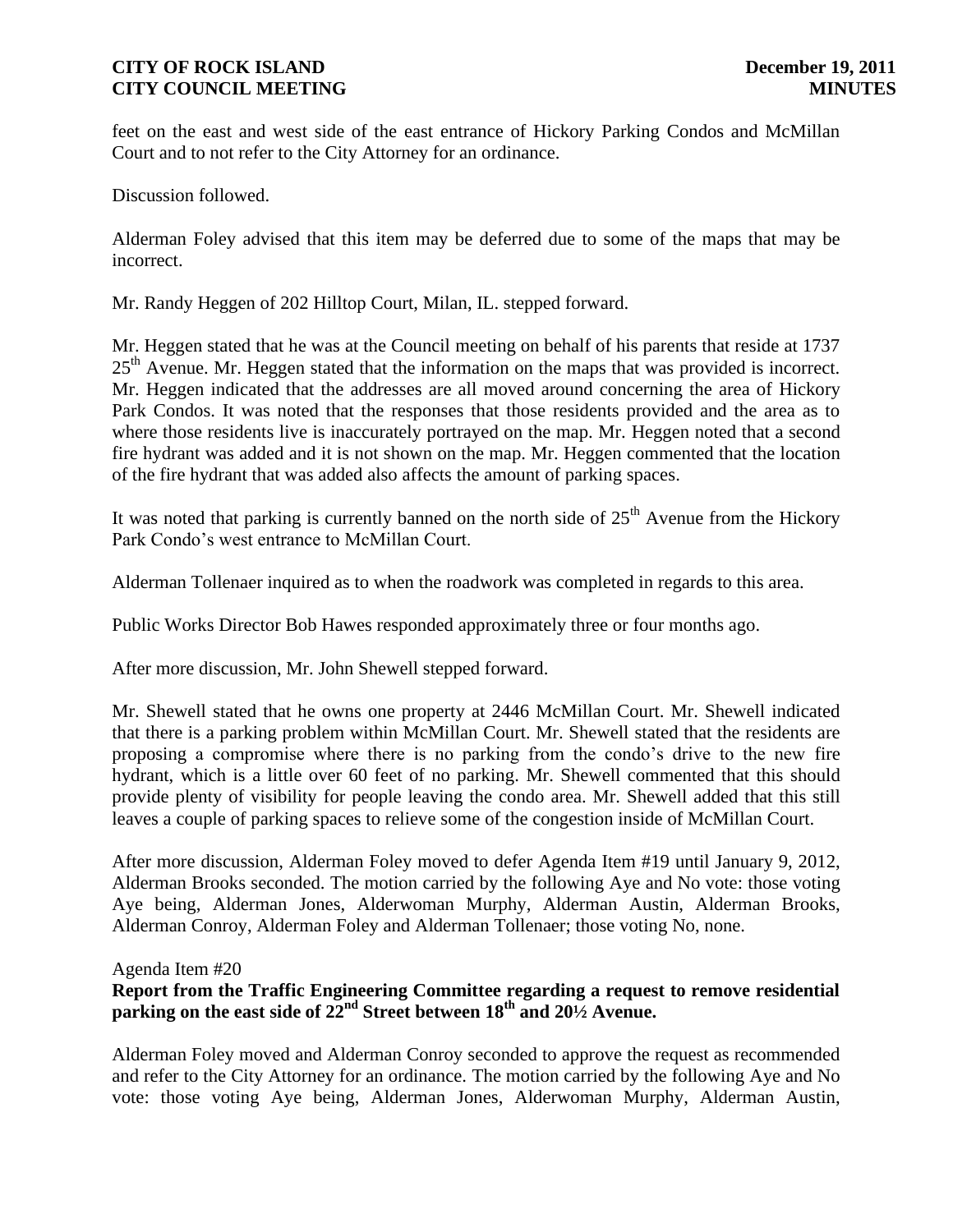Alderman Brooks, Alderman Conroy, Alderman Foley and Alderman Tollenaer; those voting No, none.

#### Agenda Item #21

# **Report from the Traffic Engineering Committee regarding a request to remove residential parking on the east side of 23rd Street between 18th and 20th Avenue.**

Alderman Foley moved to not approve the request to remove residential parking on the east side of  $23<sup>rd</sup>$  Street between  $18<sup>th</sup>$  and  $20<sup>th</sup>$  Avenue and to not refer to the City Attorney for an ordinance, Alderman Brooks seconded.

Ms. Sue Moon of 1844 23<sup>rd</sup> Street stepped forward. Ms. Moon voiced concerns opposing the request to remove the residential parking on the east side of  $23^{rd}$  Street between  $18^{th}$  and  $20^{th}$ Avenue. Ms. Moon stated that the person that is requesting that the residential parking be removed is the same person that is parking his enormous construction trailer in front of  $23<sup>rd</sup>$ Street and this person takes up two parking spaces in front of two houses.

Ms. Moon also indicated that if it snows, snowplows and emergency vehicles will not be able to get through due to this huge trailer. Ms. Moon voiced concerns that the construction trailer blocks the view if someone is coming off of  $20<sup>th</sup>$  Avenue to turn onto  $23<sup>rd</sup>$  Street as well as coming down  $23<sup>rd</sup>$  Street to turn onto  $20<sup>th</sup>$  Avenue. Ms. Moon asked Council for the parking configuration to remain the same, which is residential parking only.

Alderman Conroy stated that trailers are a problem in every ward. Alderman Conroy commented that the City needs to take a look at whether or not to allow trailers to park on streets, especially in residential neighborhoods.

Alderman Foley stated that the street is very narrow and it is especially hard to get through in the winter months.

Council discussed staff's recommendation to remove the residential parking and the enabling ordinance as it related to guidelines for installing residential parking.

Ms. Jessie Madden of 2010 23<sup>rd</sup> Street stepped forward. Ms. Madden stated that she was one of the residents that requested for the residential parking to be removed. Ms. Madden stated that she regretted that request.

Alderman Foley stated that Council would be approving to maintain the parking. Ms. Madden stated that it would be wonderful to maintain the parking.

After discussion, the motion carried by the following Aye and No vote: those voting Aye being, Alderman Jones, Alderwoman Murphy, Alderman Austin, Alderman Brooks, Alderman Conroy, Alderman Foley and Alderman Tollenaer; those voting No, none.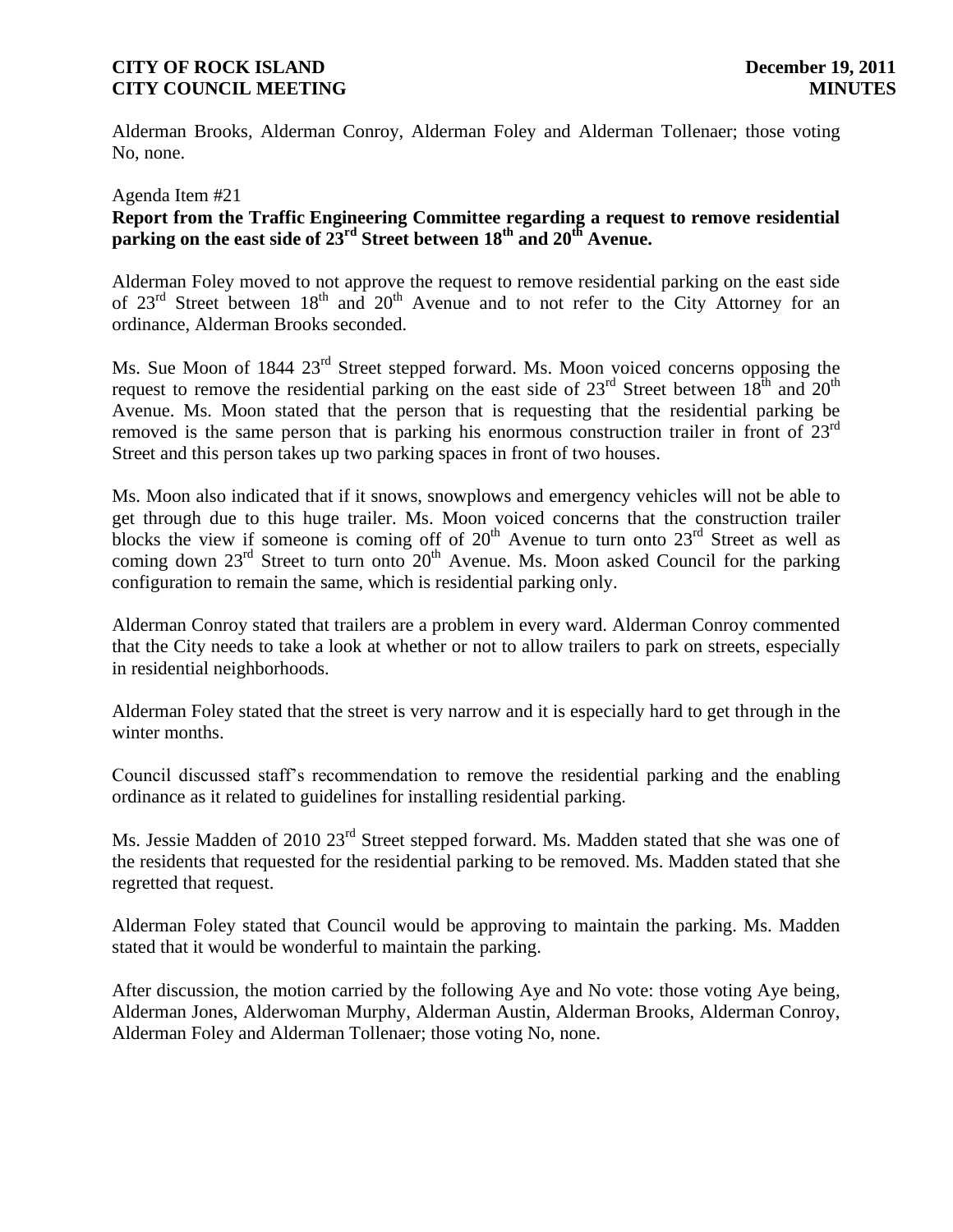### Agenda Item #22 **Report from the City Clerk regarding a Resolution approving the full release of the listed Executive Session Minutes.**

It was moved by Alderman Jones and seconded by Alderwoman Murphy to approve the full release of the listed executive session minutes as recommended and adopt the resolution. The motion carried by the following Aye and No vote: those voting Aye being, Alderman Jones, Alderwoman Murphy, Alderman Austin, Alderman Brooks, Alderman Conroy, Alderman Foley and Alderman Tollenaer; those voting No, none.

Agenda Item #23 **Other Business**

No one signed up to address Council to speak on a topic.

Alderman Austin wished everyone a happy and safe holiday season.

Alderman Brooks discussed the issue of putting a moratorium on the Agenda in January in regards to not shutting off citizens' water from that time period until March.

Alderman Austin stated that it would follow the gas & electric company's policies and timeline.

City Manager Thomas stated that he would review the power company's policies.

Mayor Pauley stated that it would be to support a moratorium to not shut off the water for nonpayment for that period of time due to the cold weather. Mayor Pauley added that this issue would be reviewed and put on the Agenda.

Alderman Brooks stated that he would like to see the City and school district work closer together during emergency situations in regards to snow removal on streets and sidewalks during the winter months when children have to walk to and from school.

Alderman Jones stated that he attended the ribbon cutting for Roosters Sports Bar & Grill today, formerly known as  $3<sup>rd</sup>$  & 22. Alderman Jones commented that the City is excited for the new owners to be in that facility and the facility looks great.

Alderman Jones mentioned that a ribbon cutting will be held tomorrow afternoon for Jackson Square.

Alderman Foley stated that he was at the Martin Luther King Center today to celebrate the Bikes for Brains effort. Alderman Foley advised that this was a great opportunity for 170 children to receive new bikes.

Alderwoman Murphy reminded everyone that there is only five shopping days until Christmas. Alderwoman Murphy encouraged everyone to shop Rock Island.